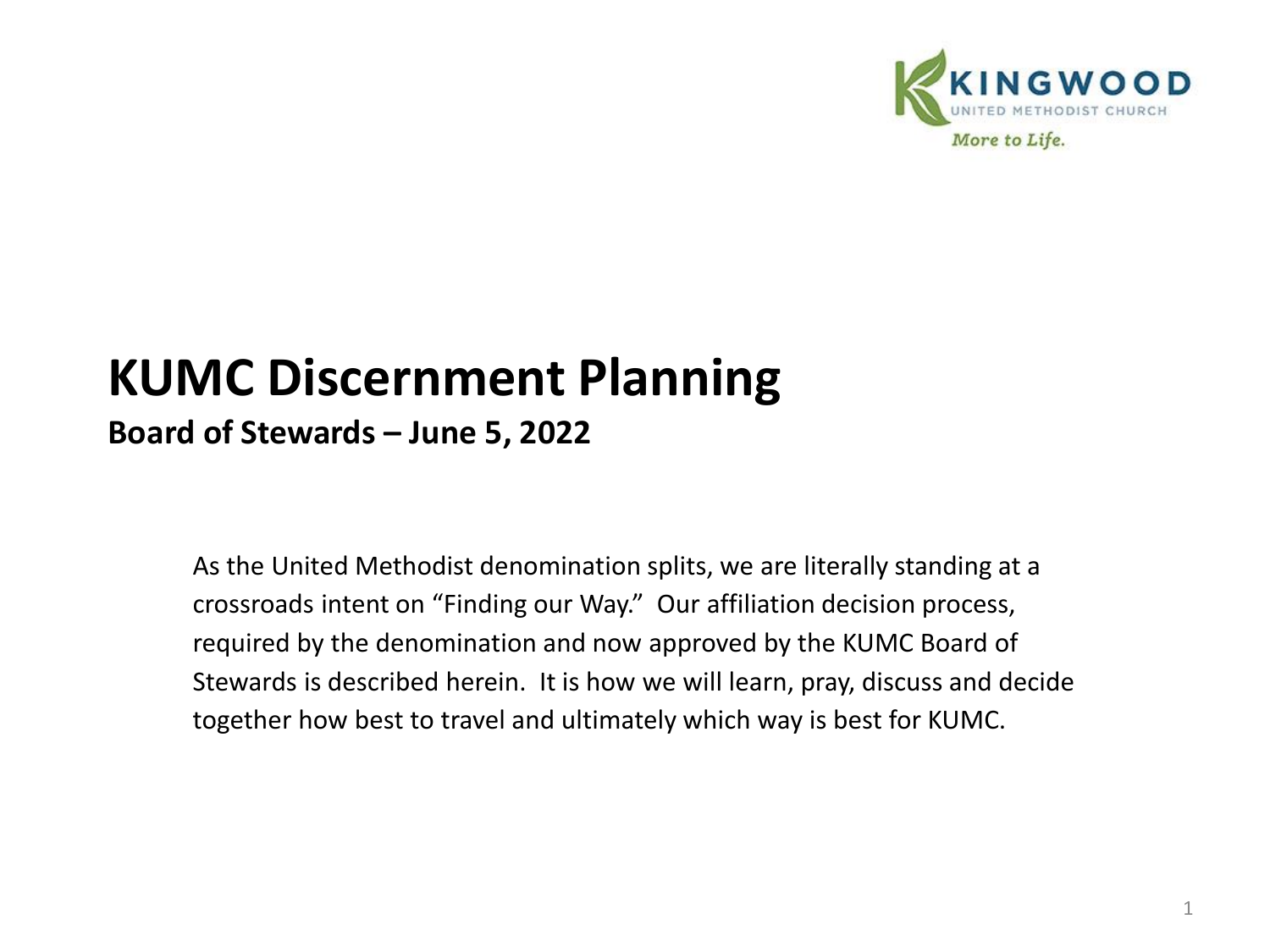### **Overview (what's in this document)**

| CONTENTS                          |           | <b>BOARD ACTIONS TAKEN</b>                                                                                                                                               |  |  |
|-----------------------------------|-----------|--------------------------------------------------------------------------------------------------------------------------------------------------------------------------|--|--|
| <b>Background Information</b>     | pgs 3-5   | Determined that the discernment process as presented<br>٠<br>(edited with updated terminology and additional<br>descriptive detail) is indeed adequate and sufficient to |  |  |
| <b>Process and Timing</b>         | pgs 6-7   | enable KUMC to make an affiliation decision.                                                                                                                             |  |  |
| Who we are                        | pgs 8-10  | Voted to approve the process and move forward (i.e.<br>$\bullet$<br>begin "mobilization" phase).                                                                         |  |  |
| <b>Updates &amp; Useful links</b> | pgs 11-12 | Voted to approve a timeline leading up to a mid to late<br>$\bullet$<br>September 2022 church conference based on the<br>following considerations:                       |  |  |
|                                   |           | Enable sufficient preparedness for the church<br>membership to make an informed decision (BOS<br>can adjust timing based on their assessment)                            |  |  |
|                                   |           | Reaching an affiliation decision in advance of a<br>likely called Texas Annual Conference (TAC)<br>session for the purpose of considering local<br>church requests       |  |  |
|                                   |           | Minimizing the inherent disruption and<br>distraction of our "denominational conundrum"<br>for the ongoing and vital work of the church                                  |  |  |

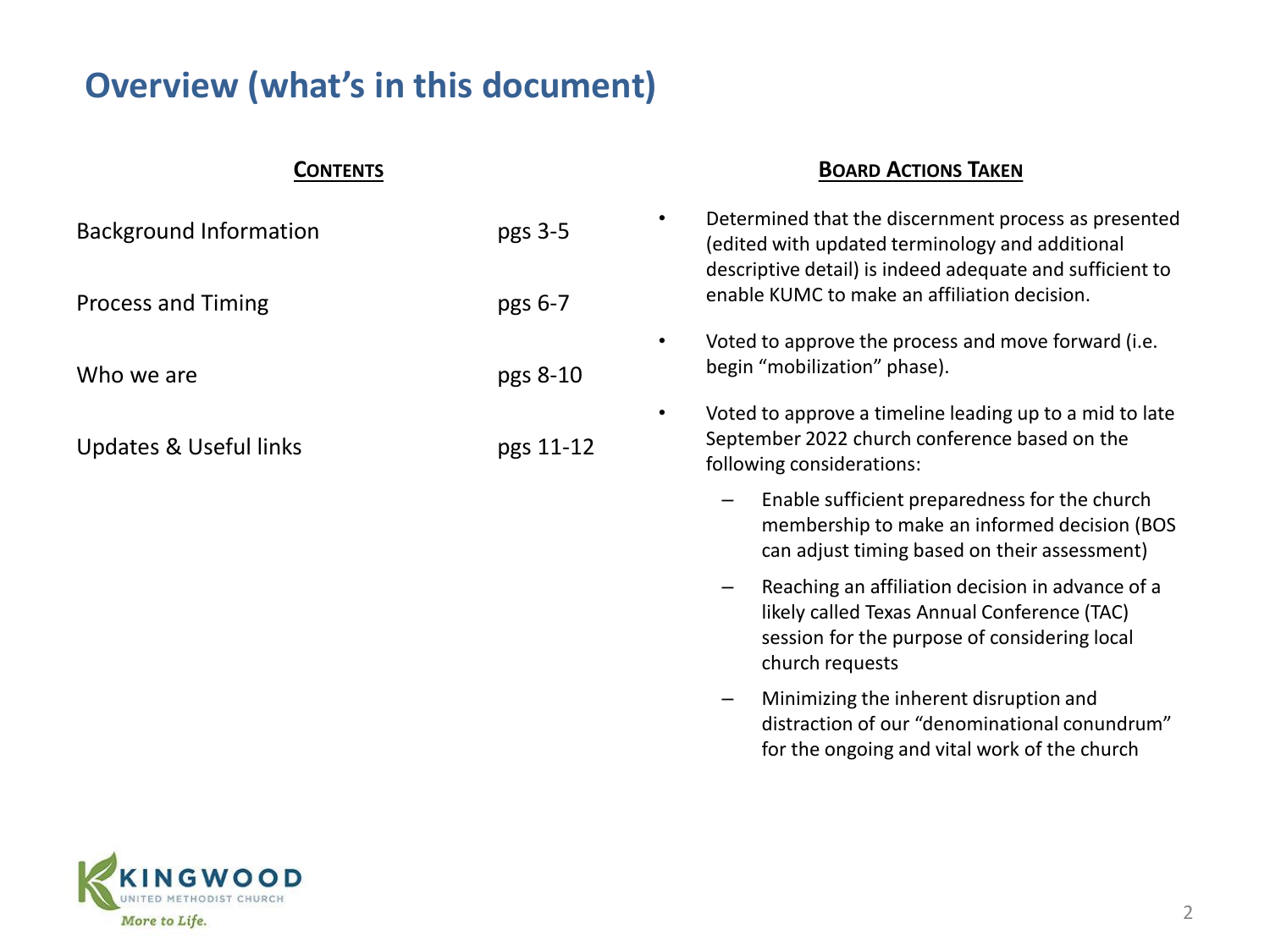## **Finding our Way - Getting Started . . .**

- Given the current state of disagreement, discussion and uncertainty within the United Methodist Church, it would be irresponsible for us NOT to engage in a process of spiritual discernment as to what is most God-honoring and best for KUMC.
- Before engaging in meaningful conversation and debate, all participants should learn about the issues, understand the facts and seek guidance from God through prayer.
	- Applies to our (Board of Stewards) gathering tonight and everyone going forward!
	- The goal and purpose of the process is in fact to enable the informing, learning and assimilating and prayer for all who will be entitled and desire to participate.
- The question before the Board of Stewards today (June 5<sup>th</sup>) is: "Is the discernment process as presented **appropriate and sufficient to prepare KUMC to make an affiliation decision?"**
	- And if changes/improvements are warranted, what are they?
	- And given the current environment, what timeframe is needed?

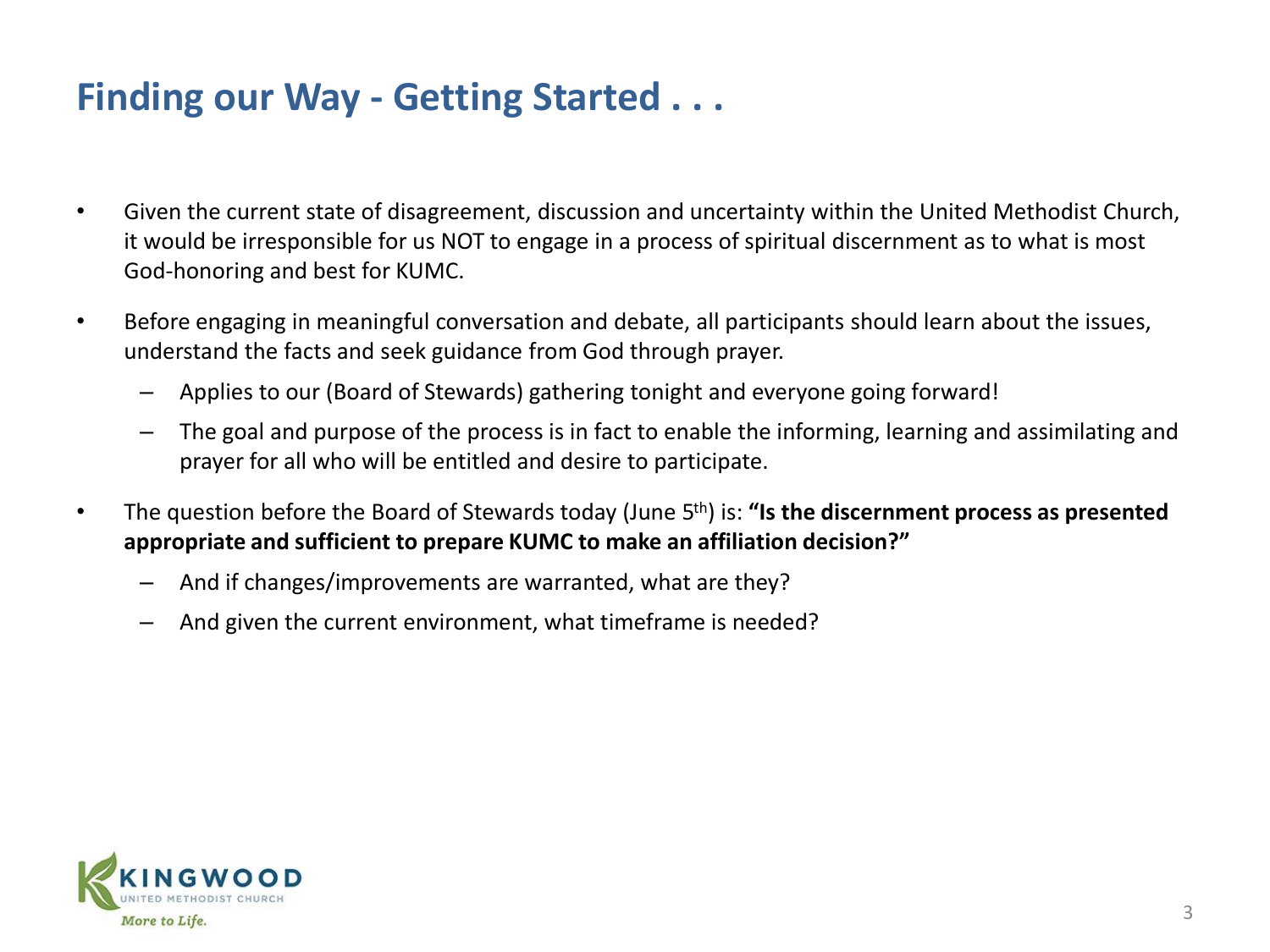## **The discernment-decision journey begins with understanding the current facts and their implication for local churches**

### **KEY ASSUMPTIONS**

- "A **split** is coming and it breaks my/our heart" (Bishop Scott Jones, March 2022). And given the events of the recent past, (this split) has been described as the **"least bad way forward".**
- The Global Methodist Church (**GMC) launched** on May 1st, providing an alternative connectional option for Methodist churches.
- All churches, unless they pursue independence, face making the **choice** of continuing in **a post-separation UMC (psUMC),**  explicitly or implicitly, or leaving/disaffiliating and **joining the GMC** or another evangelical denomination.
	- All indications point to the **UMC moving in a more progressive direction** (Bishop Scott Jones, March 2022) and is poised to do so post separation.
	- The **GMC** has published a transitional Book of Doctrines and Disciplines providing clarity around and the substance and polity of its **traditional direction.**
	- **While the future for each (psUMC and GMC) is not fully known, each is in fact readily "knowable"**
- **Rules for Disaffiliation**  exist under ¶2548.2 in the Book of Discipline and provide the required procedures/approvals for any church seeking to leave the denomination. During the 2019 General Conference, additional/alternative rules for disaffiliation (¶2553) were established for churches opting to leave the UMC. **(note: this could well change but doesn't affect the process)**
- **Delaying the General Conference** until 2024 and all its implications creates uncertainty and complexity and provides the necessary reasons for local churches to **proceed proactively towards a decision.**

#### *As a "traditional" church, there is a natural affinity with a "traditional" denomination*

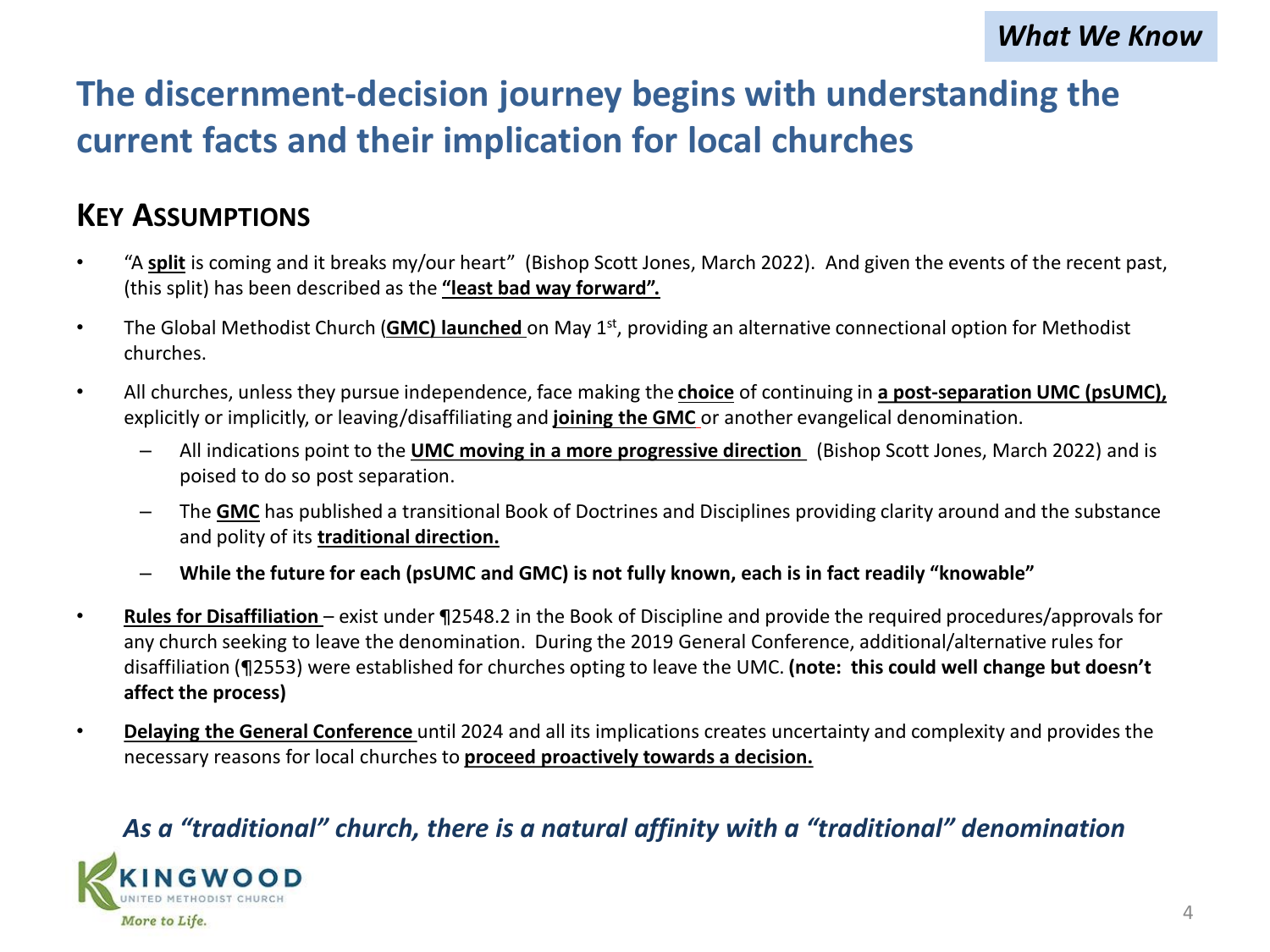## **Discernment begins the Disaffiliation Process within the UMC**

### **SEVEN STEPS\***

While other approvals may be necessary as well, the following are the minimum requirements for the Texas Annual Conference to approve a local church disaffiliation under the current Book of Discipline:

- **1. First, members of the local church must complete an appropriate process of discernment. The determination of whether a process is appropriate is made by the church's District Superintendent.**
- 2. After the local church nears completion of the process of discernment, the annual conference will calculate apportionment and unfunded pension liability estimates for that local church.
- **3. The local church may vote to move forward with the disaffiliation process. To move forward, disaffiliation must be affirmed by a simple majority (¶2548.2) or a two-thirds majority (¶2553) of a duly called church conference.**
- 4. The local church must pay in full the previous year's apportionments and the current year's apportionments.
- 5. The local church must pay in full the unfunded pension liability, as calculated by the TAC Board of Pensions in accordance with Wespath's guidance.
	- The valuation is based on a market valuation of unfunded liability
	- The valuation takes in to account the local church's share of the liability
	- The valuation gives the local church credit for its contributions to the Conference's pension reserves with credit for earning over time.
- 6. The local church must complete all forms in accordance with GCFA's disaffiliation guidance.
- 7. After all the foregoing steps have been completed, the TAC may vote to release the local church from any obligations under the trust clause in ¶2503 in accordance with the then applicable Book of Discipline.

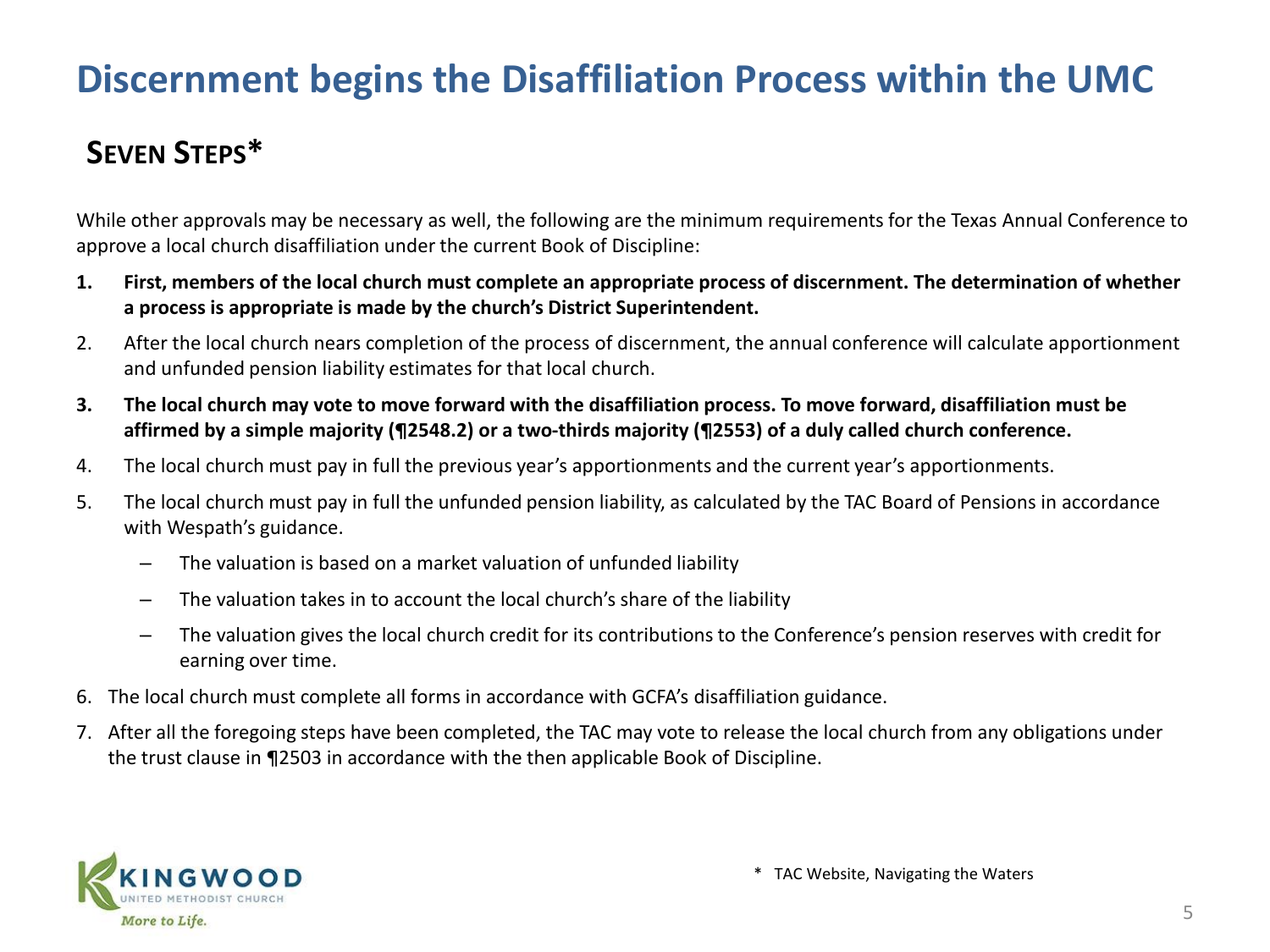## **Any decision to "disaffiliate" appropriately requires the church to engage in a period and process of reflection and discernment**

### **DRAFT PROCESS (NOW APPROVED)**

More to Life.

| 4 weeks                                                                                                                                                                                                                                                                                                                                                                                                                                                                                                                                                                                                                     | 4-6 weeks                                                                                                                                                                                                                                                                                                                                                                                                                                                                                                                                                                                                                                                                                                                                   | 8-10 weeks                                                                                                                                                                                                                                                                                                                                                                                                                  | 3-4 weeks                                                                                                                                                                                                                                                                                                                                                                           |  |
|-----------------------------------------------------------------------------------------------------------------------------------------------------------------------------------------------------------------------------------------------------------------------------------------------------------------------------------------------------------------------------------------------------------------------------------------------------------------------------------------------------------------------------------------------------------------------------------------------------------------------------|---------------------------------------------------------------------------------------------------------------------------------------------------------------------------------------------------------------------------------------------------------------------------------------------------------------------------------------------------------------------------------------------------------------------------------------------------------------------------------------------------------------------------------------------------------------------------------------------------------------------------------------------------------------------------------------------------------------------------------------------|-----------------------------------------------------------------------------------------------------------------------------------------------------------------------------------------------------------------------------------------------------------------------------------------------------------------------------------------------------------------------------------------------------------------------------|-------------------------------------------------------------------------------------------------------------------------------------------------------------------------------------------------------------------------------------------------------------------------------------------------------------------------------------------------------------------------------------|--|
| Preparation                                                                                                                                                                                                                                                                                                                                                                                                                                                                                                                                                                                                                 | Mobilization                                                                                                                                                                                                                                                                                                                                                                                                                                                                                                                                                                                                                                                                                                                                | Engagement                                                                                                                                                                                                                                                                                                                                                                                                                  | <b>Decision</b>                                                                                                                                                                                                                                                                                                                                                                     |  |
| Review Bishop's 3/17 "Future"<br>$\checkmark$<br>Webinar with BOS and interested<br>community (3/27, 4/3)<br>Clarify "discernment process" with<br>DS(5/3)<br>Receive draft financial info (5/3)<br>Declare "start" of discernment<br>process with DS (5/3)<br>Establish draft Plan<br>$\checkmark$<br>$\checkmark$ Prepare the "who we are" story<br>$\checkmark$ Await decisions coming out of<br>Judicial Council and TAC; consider<br>the implications on KUMC<br>Gather relevant information and<br>$\checkmark$<br>documents<br>Review plan/process with BOS and<br>✓<br>affirm moving forward - June 5 <sup>th</sup> | Pastoral letter that introduces the<br>$\checkmark$<br>topic an informs that BOS is<br>establishing the process (5/25)<br>Decide appropriate timeline for<br>continuing KUMC discernment<br>based on Judicial Council and TAC<br>decisions (i.e. go/no-go decision)<br>Finalize/augment process plan as<br>$\bullet$<br>needed<br>Develop case, comparing and<br>contrasting affiliation options<br>Develop Discernment FAQs'<br>$\bullet$<br>Mobilize website (relevant<br>$\bullet$<br>documents/links)<br>Engage with Prayer team (5/18)<br>$\bullet$<br>and develop Prayer Support Plan<br>Develop a communications plan for<br>the laity<br>Develop Financial analysis/plan<br>$\bullet$<br>Develop/schedule Engagement<br>phase plans | Vet Case with elected leader<br>$\bullet$<br>groups<br>Incorporate feedback from elected<br>leader group meetings<br>Conduct church-wide meetings<br>$\bullet$<br>Engage congregation in prayer -<br>execute the Prayer Plan<br>Finalize Case (includes input from<br>$\bullet$<br>engagement phase)<br>Review case with BOS and develop<br>a specific recommendation to be<br>brought to a church conference for<br>a vote | Establish date for church<br>conference<br>Develop Motion to bring to church<br>conference (BOS approval)<br>Prepare for church Conference,<br>$\bullet$<br>establishing the necessary<br>protocols for voting<br>Distribute information as needed<br>$\bullet$<br>Convene church conference<br>$\bullet$<br>Vote whether to move forward or<br>not with the disaffiliation process |  |
| KINGWOOD                                                                                                                                                                                                                                                                                                                                                                                                                                                                                                                                                                                                                    |                                                                                                                                                                                                                                                                                                                                                                                                                                                                                                                                                                                                                                                                                                                                             |                                                                                                                                                                                                                                                                                                                                                                                                                             |                                                                                                                                                                                                                                                                                                                                                                                     |  |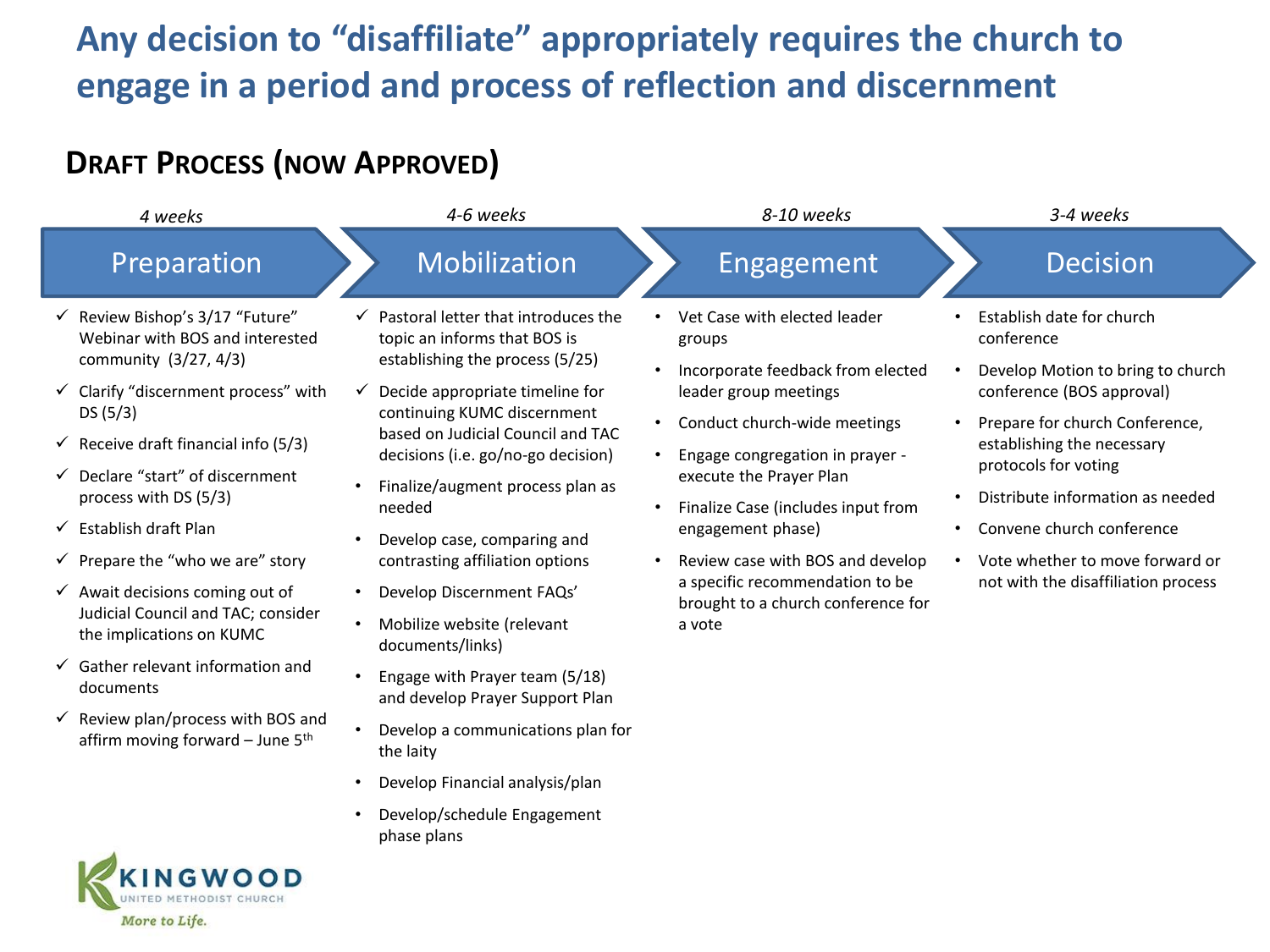### **Hypothetical timeline leading up to a September Church Conference**

### **PROCESS TIMELINE (APPROVED 6/5/2022)**



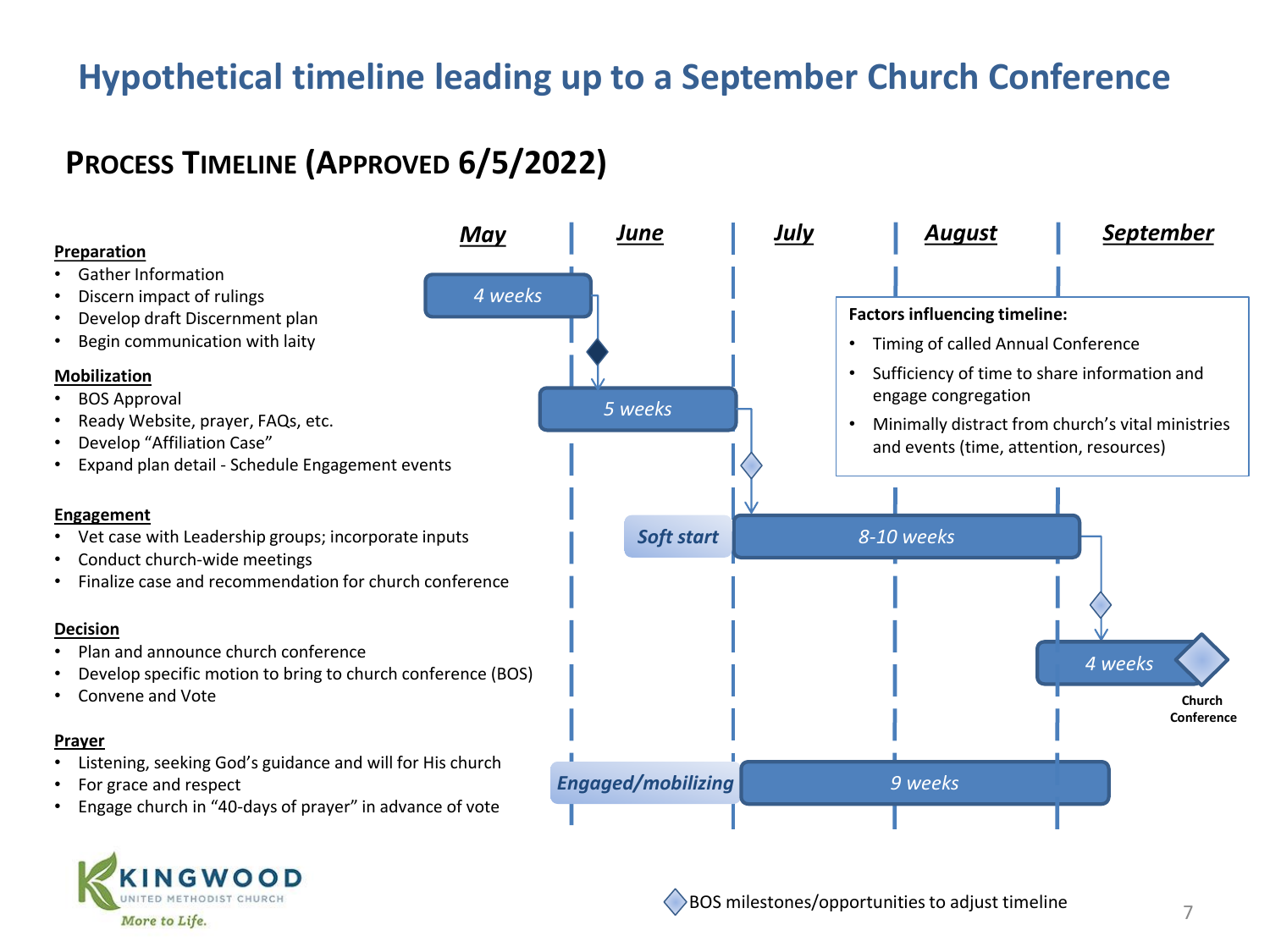#### *Clear About Who We Are – Our Heritage*

## **Relying on God's Faithfulness and Guidance . . .**



Clear direction of our church established: become more intentional about making (and being) Disciples

#### **KUMC MISSION AND VISION**



To make disciples of Jesus Christ for the transformation of the world to the Glory of God

**VISION** "Picture" of what

we're to do

God calls upon us to proclaim the good news of Jesus Christ so that people

- **Connect to Christ and to** one another
- Grow in Faith Serve in Love

NGWOO METHODIST CHURC

More to Life.

What we are to become **DISCIPLES** 

- Confess Jesus Christ as Lord
- Empowered by the Holy Spirit
- Worship regularly
- Practice a vital prayer life
- Connect through small groups
- Rooted in Scripture
- Share the story of God's love in Christ
- Practice generous giving
- Serve the least, the last, the lost

#### **Built Together (Ephesians 2:21-22)**



**Descriptive of our Campus and our Faith Community**



#### **Updated our 2011 Priorities**

#### Review and Reset of KUMC Priorities to Guide pursuing our Mission



#### **Statement of Beliefs & Identity**

We believe all of us are created in God's image. All of us are called to be part of God's work in the world. Our church was created and called to love and serve everyone, and will continue to welcome everyone into a life-transforming relationship with Jesus Christ.

Specifically, we will:

- $\triangleright$  Love all people
- ➢ Live faithfully to our United Methodist Covenant
- $\triangleright$  Ground our lives in Scripture

**2013**

**2019**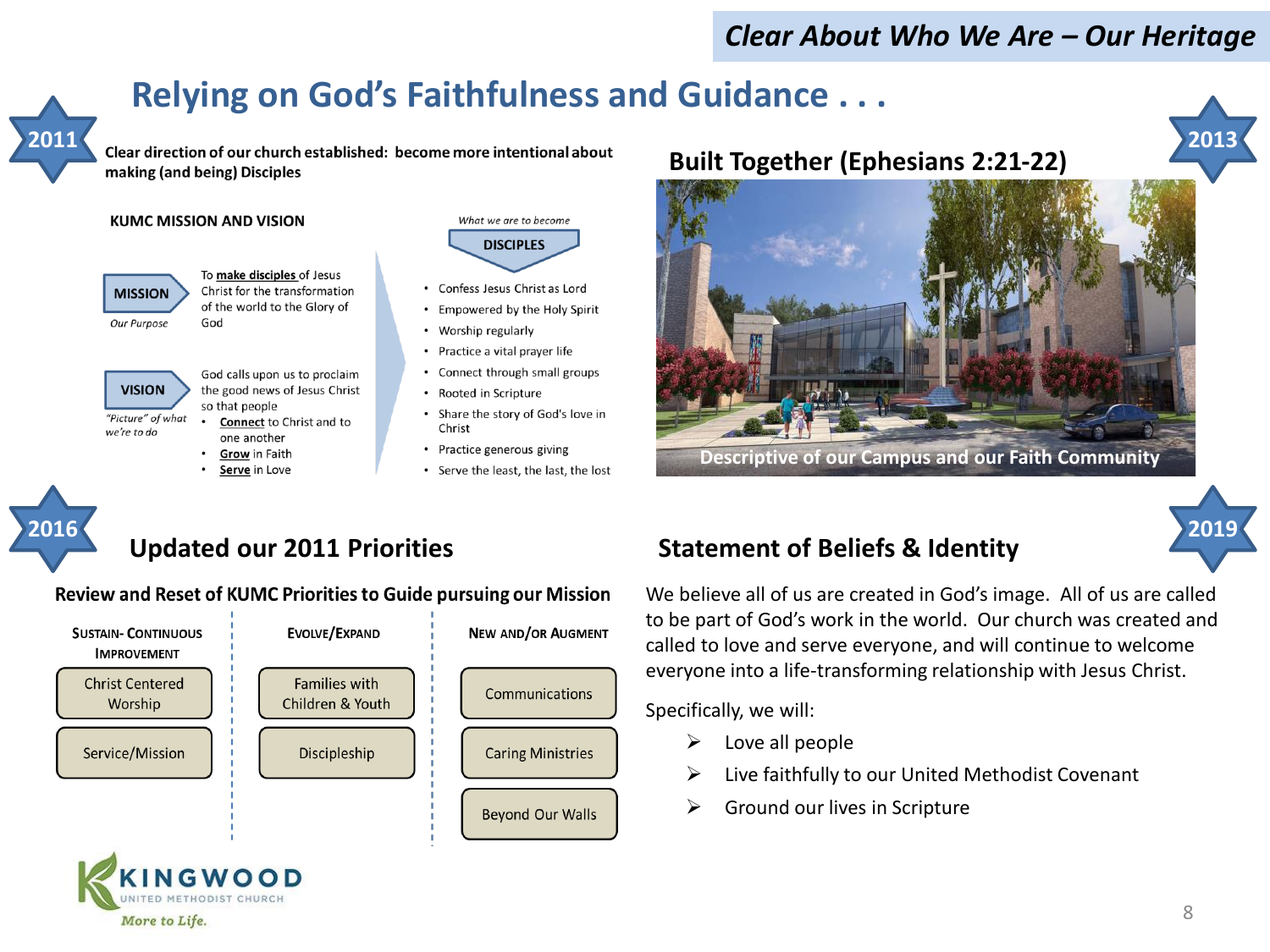#### *Clear About Who We Are – Our Future*

### **KUMC 2022 – Relying on God, Confident we can Thrive**

### **THE JOURNEY CONTINUES; PRACTICED AND PREPARED FOR THE FUTURE**

 $\mathbf{R}$ 

UNITED METHODIST CHURCH

More to Life.

| 2018                                                                                                                                                                                          | 2019                                                                                                                                                                                                                                                                                                                                                                                                          | 2020                                                                                                                                                                                                                                                                                                                                                                                                                                | 2021                                                                                                                                                                                                                                                                                                                                                     | 2022 (Vision)*                                                                                                                                                                                                                                                                                                                                                                                                            |
|-----------------------------------------------------------------------------------------------------------------------------------------------------------------------------------------------|---------------------------------------------------------------------------------------------------------------------------------------------------------------------------------------------------------------------------------------------------------------------------------------------------------------------------------------------------------------------------------------------------------------|-------------------------------------------------------------------------------------------------------------------------------------------------------------------------------------------------------------------------------------------------------------------------------------------------------------------------------------------------------------------------------------------------------------------------------------|----------------------------------------------------------------------------------------------------------------------------------------------------------------------------------------------------------------------------------------------------------------------------------------------------------------------------------------------------------|---------------------------------------------------------------------------------------------------------------------------------------------------------------------------------------------------------------------------------------------------------------------------------------------------------------------------------------------------------------------------------------------------------------------------|
| <b>Resilient-</b> tested<br>by change and<br>tragedy<br><b>United</b> - focusing<br>on our shared<br>mission of<br>making disciples<br>Aligned - With<br>God's will by<br>prioritizing prayer | <b>Season of Fruitfulness</b><br>(i.e. thriving)<br>In place and high<br>functioning staff<br>Financial health<br>$\bullet$<br>(congregational<br>generosity)<br>Ministry trajectory<br>(small groups, local<br>missions)<br>Clear Identity and<br>beliefs (articulated)<br>Love all people<br>$\bullet$<br>Live faithfully to our<br><b>United Methodist</b><br>Covenant<br>Ground our lives in<br>Scripture | <b>Embracing a rich</b><br>heritage; rooted in<br>who we are<br><b>Ministry boldness</b><br>amidst potential unrest<br>and uncertainty<br><b>Striving to provide</b><br>what "People hunger<br>for, what's real an<br>encounter with God."<br>Learning to navigate<br>uncertain times -<br><b>Reimagining ministry</b><br>in a post-covid world<br>Technology &<br>$\bullet$<br>communications for<br>a more digital<br>environment | <b>Season of reconnecting</b><br>and renewal<br><b>Using missions and</b><br>small group connections<br>to augment limitations<br>in traditional worship<br><b>God's provision and</b><br>faithfulness<br>demonstrated<br>New and vibrant<br>(local) missions<br>Navigating significant<br>pastoral changes<br>(Atypical) financial<br>health/generosity | "As we continue down this<br>path of uncertainty, we<br>celebrate (and trust) the<br>certainty of God's<br>faithfulness"<br><b>Prayer &amp; Radical Renewal - In</b><br>a time of doubt, even more<br>important to be "led by<br>(saying yes to) God"<br><b>Expecting to thrive!</b><br>• As branches<br>Connected to the vine<br><b>Bearing fruit</b><br><b>Celebrating the rich 50-year</b><br>heritage of <b>KUMC!</b> |
|                                                                                                                                                                                               | <b>NGWOOD</b>                                                                                                                                                                                                                                                                                                                                                                                                 | Nurture a culture of<br>agility, nimbleness &<br>innovation                                                                                                                                                                                                                                                                                                                                                                         |                                                                                                                                                                                                                                                                                                                                                          | * January 2022 Leadership Kickoff                                                                                                                                                                                                                                                                                                                                                                                         |

×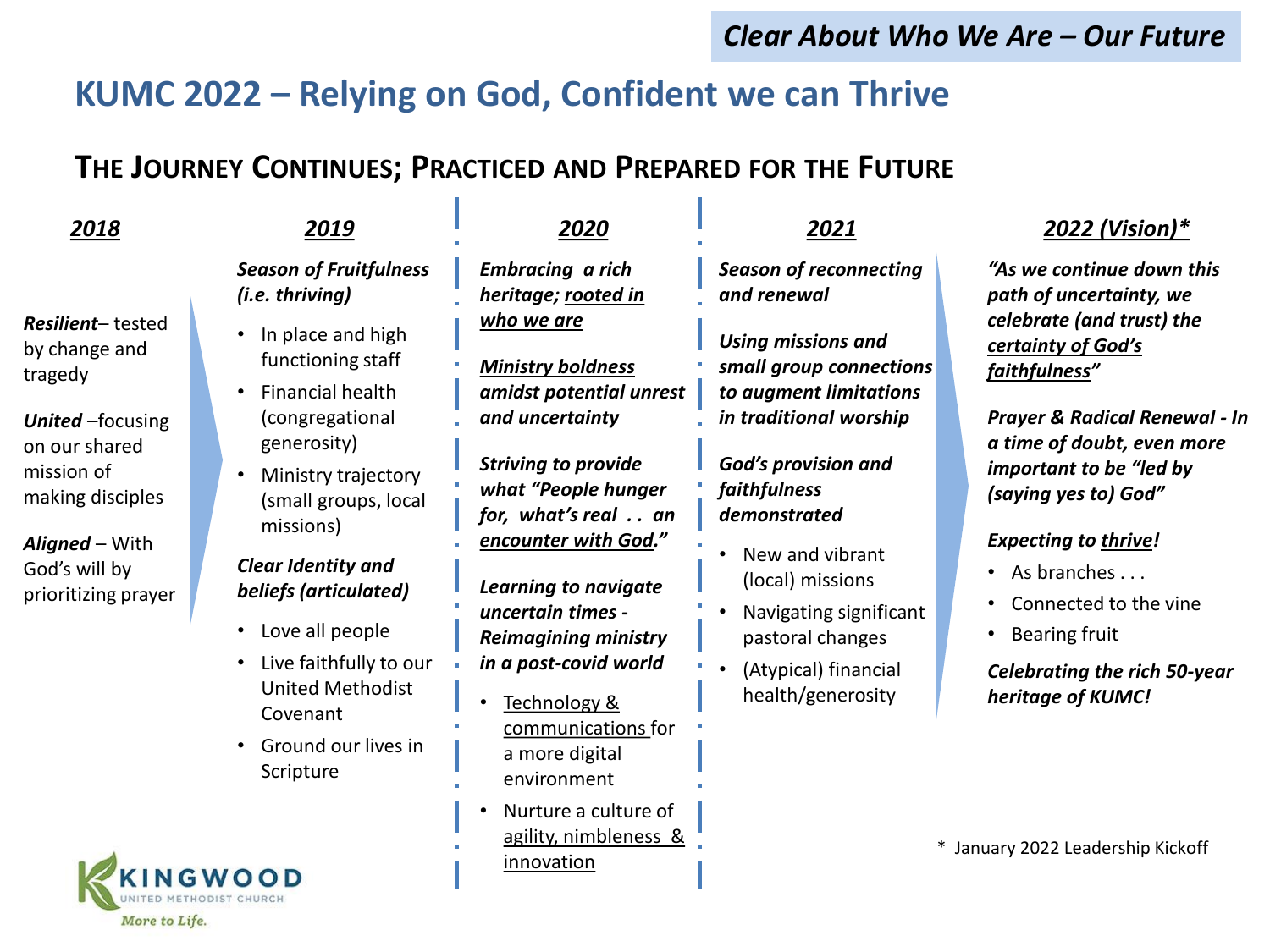### *Clear About Who We Are – Expectations for our Leader*

## **Founded in Scripture, a Covenant-Keeping Wesleyan, capable of leading through difficult times . . .**

### **SR. PASTOR PROFILE (SPRC, 2017)**

For the past nine years, KUMC has been led by a pastor with wisdom, discernment, spiritual passion and a biblical theology founded in scriptural teaching and instruction. Undergoing a spiritual transformation under this leadership, the church has become outward focused on the community and the world around it, seeking to reach out in love and compassion to those in need of help, and healing. Through these outward focused missions, the church has grown in size of both members and building, as well as in its love for others. In order to continue this growth, KUMC must maintain the strong leadership of a pastor who is dedicated to these principals and to creating disciples to reach out into the world and with the love of Christ. The church believes this pastor will possess the following characteristics/profile.

#### **Spiritual Leadership**

- Biblical Teaching/Preaching Founded in Scripture
- Covenant-Keeping Wesleyan
- Strong Spiritual Leader Capable of Leading Through Difficult Times
- Spiritual Vision for the Future and the Ability to Share It
- Strong Authoritative Voice of Wisdom, Faith, and Reason
- Compassionate, Caring, and Personable
- Outward Focus on Missions and Families

#### **Personal Leadership**

- Relationship Builder
- Personable and Authentic "real-life" Individual
- Dynamic, Energetic, & Positive
- Joy and Love of Father, Son, and Holy Spirit is Evident
- Loves Others

#### **Lay Leadership**

- Strong Personable Leader Capable of Leading the Congregation Through the Difficult Issues Being Experienced by the United Methodist Church
- Enables Lay Leadership
- Capable of Relating and Connecting to the Young and Old of the Church
- Plans and Clearly Articulates the Goals and Expectations of the Church
- Vision for the Future and Capable of Sharing It
- Champion for Change in Alignment with the Growth of the Congregation
- Commitment to Leading the Church According to the Established Mission, Vision, and Priorities of KUMC Through Generosity and Outreach

#### **Administrative & Staff Leadership**

- Staff Stability
- Proven Leadership (and experience)

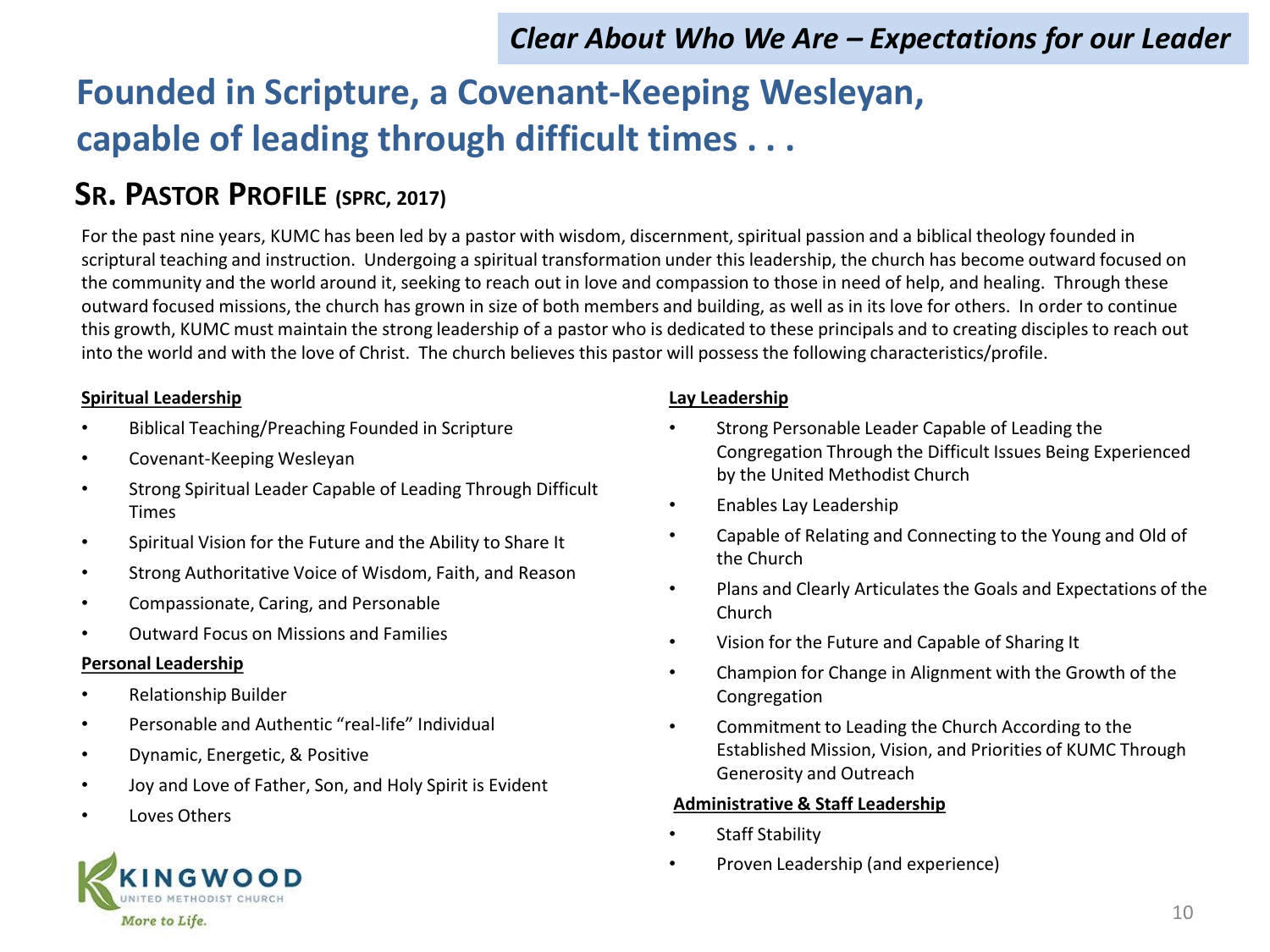### **UMC Rulings and actions taken have provided a measure of clarity . . .**

### **RELEVANT RULINGS & EVENTS**

| <b>Event</b>                      | <b>Ruling</b>                                                                        | <b>Implication</b>                                                                                                                                                                                                                                        |
|-----------------------------------|--------------------------------------------------------------------------------------|-----------------------------------------------------------------------------------------------------------------------------------------------------------------------------------------------------------------------------------------------------------|
| Judicial<br>Council               | <b>Annual Conferences</b><br>cannot disaffiliate as a unit                           | Only local church disaffiliation is allowed                                                                                                                                                                                                               |
| Judicial<br>Council               | <b>Jurisdictional Conferences</b><br>can and must meet this<br>year to elect Bishops | Despite some clarity regarding retirements, the timing<br>of TAC getting a new Bishop remains uncertain<br>Bishop Jones' adherence to established disaffiliation<br>$\bullet$<br>protocols are known, reasonable and preferred                            |
| Jurisdictional<br>Conference      | Will meet in November;<br>newly elected Bishops<br>take office Jan. 1, 2023          | Likely a special called Annual Conference meeting in<br>$\bullet$<br>October for purpose of considering local church<br>disaffiliation requests.<br>Drives timeline for church conference (affiliation<br>$\bullet$<br>decision) in mid to late September |
| <b>Texas Annual</b><br>Conference | Resolution to clarify the<br>unfunded pension liability                              | Recognizes the existing TAC pension reserves and value<br>$\bullet$<br>at time of disaffiliation<br>Significantly reduces a church's financial obligation if<br>$\bullet$<br>choosing to disaffiliate                                                     |